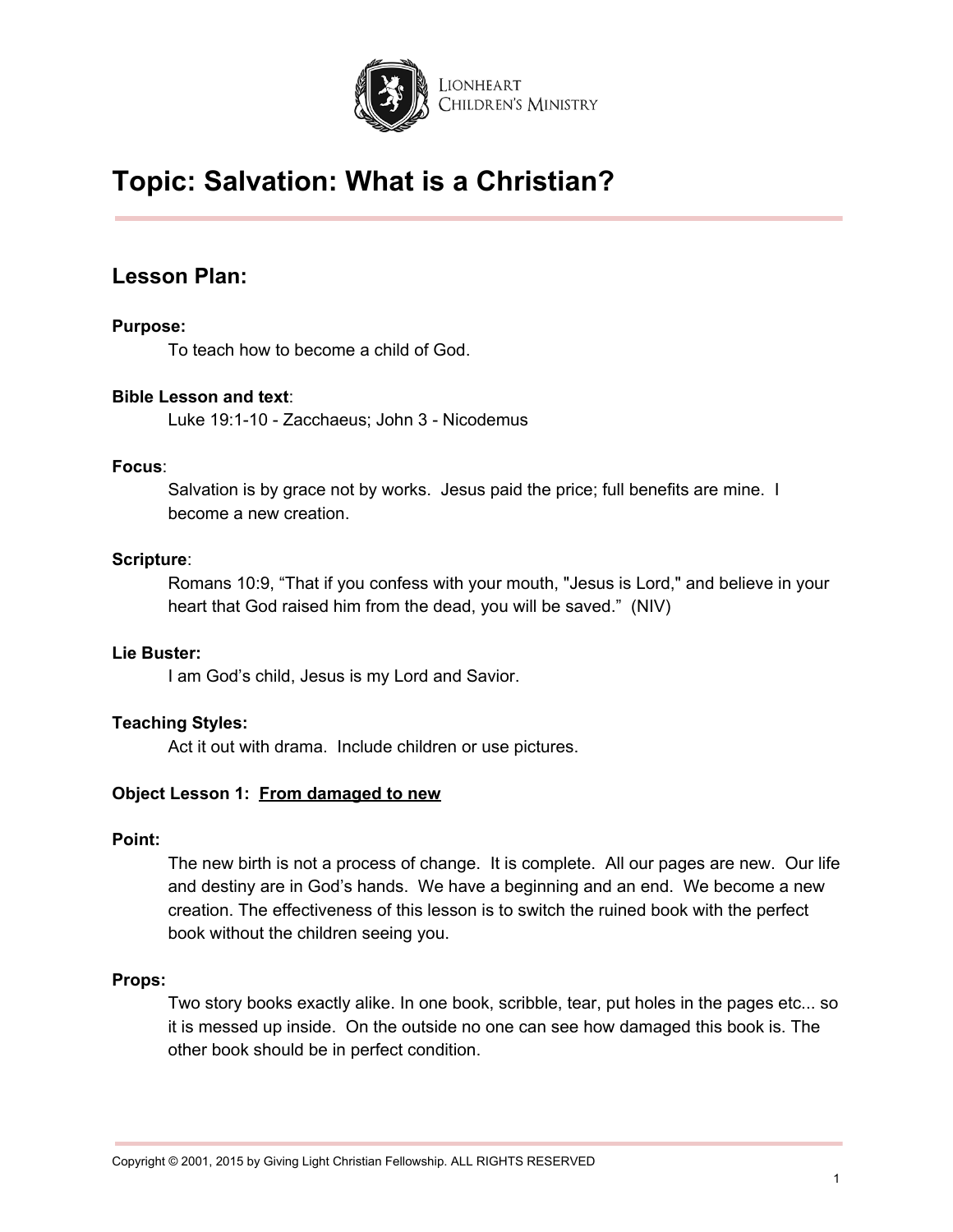

## **Directions:**

- 1. Keep the perfect book out of sight.
- 2. In our life, only God can see inside us to the heart. Talk about how this book is incomplete, can anyone here make this book new again? Emphasize the book is damaged. Lay it aside.
- 3. At some point during the teaching, switch books without the children seeing you. Hold up the perfect book that the class stills thinks is the ruined book. Now tell them that the only One you know who could fixed messed up lives or books is Jesus. You are going to pray and put this book with Jesus. Later open it. Wow! Look what happened. That is what Jesus does to a life that receives Him as Lord. He makes their life story beautiful. The past is used to glorify God.

#### **Object Lesson 2: Forget not all His benefits**

#### **Point:**

Psalms 103: There are two kingdoms; darkness and light. Satan is lord in darkness and Jesus is Lord of the Light. Each kingdom has "benefits."

#### **Props:**

Gather pictures, props or write cards describing Satan's and Jesus's benefits. Have a picture of Jesus and Satan representing their kingdoms.

#### **Directions:**

- 1. Show the pictures and allow the children to decide which go in each kingdom. They place the pictures or cards in the right one.
- 2. Examples: marriage, good grades, the church family, a good pastor, healing; prosperity; joy; peace; righteousness; life; heaven; health; love; forgiveness; communion with God etc. Divorce, accidents, fear; sickness; sin; separation from God; bad friends; jail; death; hell; shame; loneliness etc.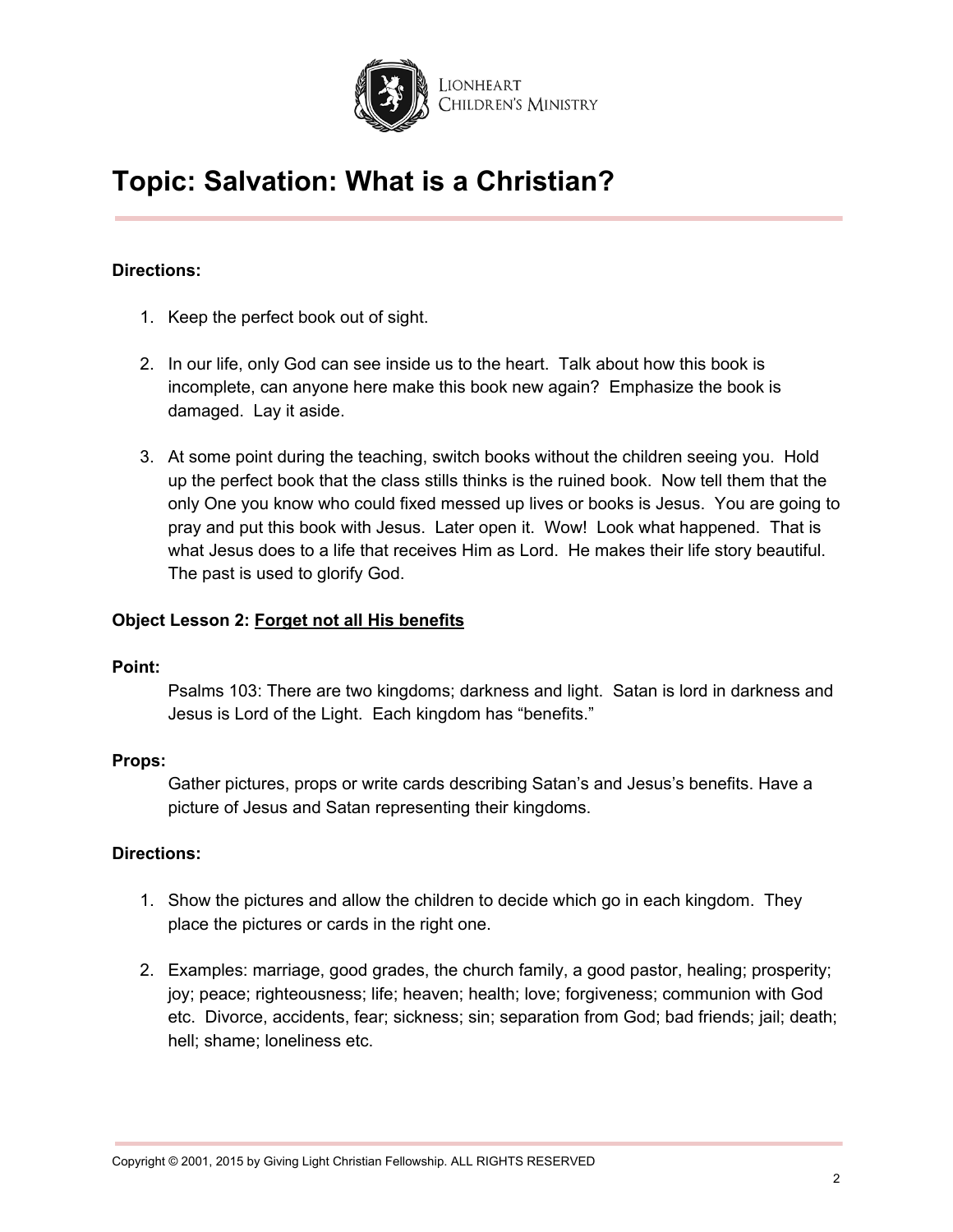

3. Conclude by asking which kingdom is better? Which one would you want people to be a part of? Which would you want to be in? Which does Jesus or Satan want you to live in?

### **Object Lesson 3: Only the Blood of Jesus**

#### **Point:**

Sin has only one way to be forgiven; the blood of Jesus.

#### **Props:**

A small clear glass jar with a lid (have some dirt smeared on the inside), a bottle of red food dye (blood of Jesus), a bowl of water, towel, and bar of soap.

#### **Directions:**

- 1. Ask some questions. Who takes a bath? What does a bath do? Does it clean inside us?
- 2. The jar is like our heart. We can keep our outside clean. But inside the sin can not be washed away. Ask if they know what sin is? Try hard to rub the dirt "sin" away. When we say "yes" to Jesus, as we open our heart, He can come in and wash away our sin. Only Jesus cleanses our sin and can wash the inside. Place some red dye in water. Now wash the inside of the jar. This represents the power of the blood. It cleanses where no soap and water can go. In our hidden parts of our spiritual heart.
- 3. Once we are saved, we are a new creation, yet still we need the blood of Jesus to wash away sin that we commit in growing in Christ. The same blood that saves us also keeps us clean when we sin and need forgiven.
- 4. Ask the class if they have more than one bath a year? Do they wash their clothes? As long as there is dirt around we will need to bathe and wash our clothes. Until Jesus returns and His kingdom is established on the earth, they will be opportunity for us to sin and come to the Father for forgiveness to clean our heart.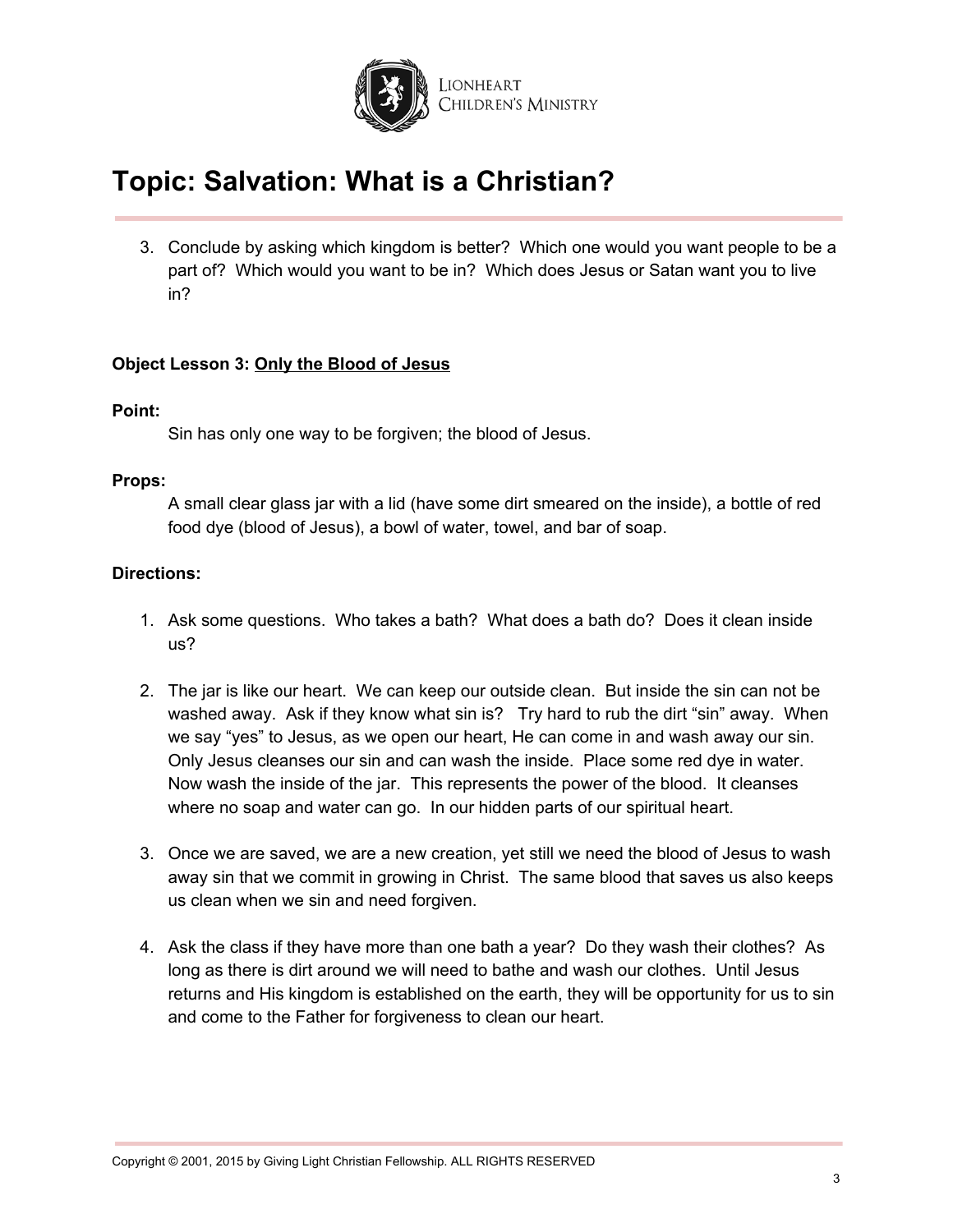

### **Object Lesson 4: Knock, Knock, will you let Me?**

#### **Point:**

Each child is the only one who can open the door of their heart to Jesus.

#### **Props:**

A folder with a big heart on it. On the heart, cut out a three sided door on the heart that opens and closes.

#### **Directions:**

- 1. Show the heart with the door. Ask a child how to open the door on the heart. Then allow them to open it. Ask if it was hard to open the door.
- 2. If you have a door in your class ask a child to open the door and ask the same question. Ask what if there is a present waiting on the other side of the door but we won't open it. Will we be able to receive the present?
- 3. Jesus wants to come into our heart. Some of us have open the door to our heart and Jesus does now live in us. Our mouth is like the door to our heart. We have to ask Jesus to come in. When we open to Jesus, He comes in; washes away our sin and makes us a new creation; a child of God. Being saved or born again, is by faith. We can hold a door shut or open it. Which does Jesus want us to do? Open up to Him.
- 4. Invitation: Ask which children would like Jesus to come into their hearts?

#### **Object Lesson 5: What am I? What are you?**

#### **Point:**

Doing all types of things will never change us into something else. We are a created being. Fashioned in God's likeness. We can't become a Christian by works.

#### **Directions:**

1. You must be born again: at one time you were a child without God, but when you asked Jesus into your heart you became a Christian, God's child.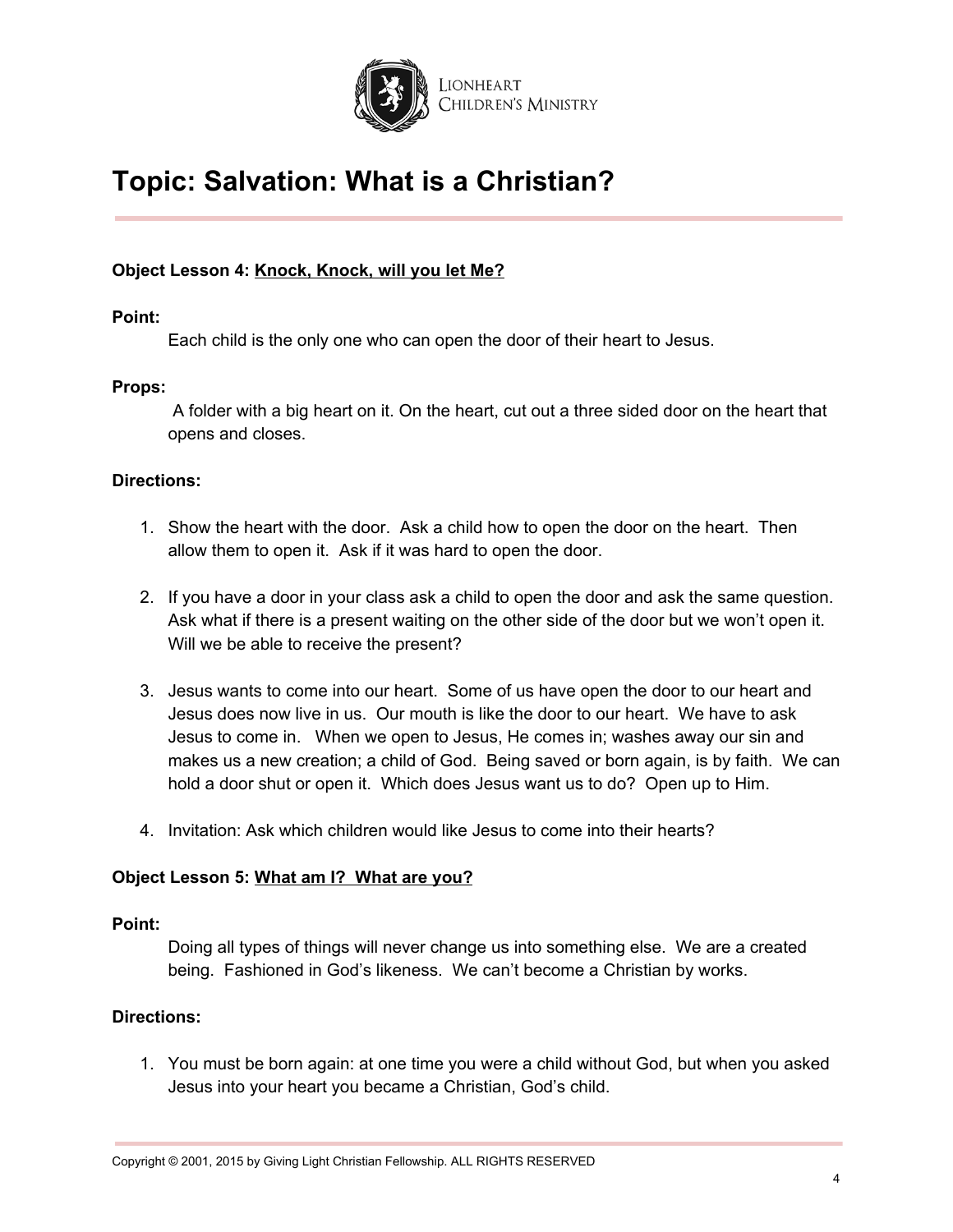

2. The below examples may be enhanced in ministry for younger children by having pictures. Make this a funny lesson by acting out the examples or having a child act them. Doing these things will never make us one of the examples.

Examples: (Each child will get to pick an example)

Boy: try to be a girl, you can't (can play with dolls, wash dishes, have long hair) but..... Girl: try to be a boy, you can't (can drive trucks, climb trees, get greasy) but........ Car: try to be a Christian (it came to church, drives the pastor around) but........ Fish: try to be a bird (fly, eat bird food, lay eggs) but....... Bird: try to be a fish (swims, east a fish hook) but.......... Dog: try to be a cat (learns to meow, eats mice, climbs trees) but......

3. When we are born again by the Spirit of God, we are a Christian, a Christ like one. We are holy, as God is holy. Each example above can only reproduce what it is already, just as God births His children in His image and likeness. A fish can't birth birds.

## **Object Lesson 6: Who wants to go to hell?**

#### **Point**:

Preach this point. We don't want to go there. People make fun of it. Say it as a curse word. Say "go to hell". Because they are deceived. HELL is not a bad word. Hell is a bad place prepared for the devil and his angels. HELL is the worst pain. The worst loneliness; worst fear; the worst spanking; the worst detention; nothing we have here can show you how bad it really is.

#### **Props:**

a piece of black paper; a black trash bag, a picture of Jesus on the cross.

#### **Directions:**

1. Show black paper. This represents how people feel in hell. Ask the children what they see, feel, or think when they see the black paper. Includes: Darkness, loneliness, SIN of all the people that are there, fear, no light.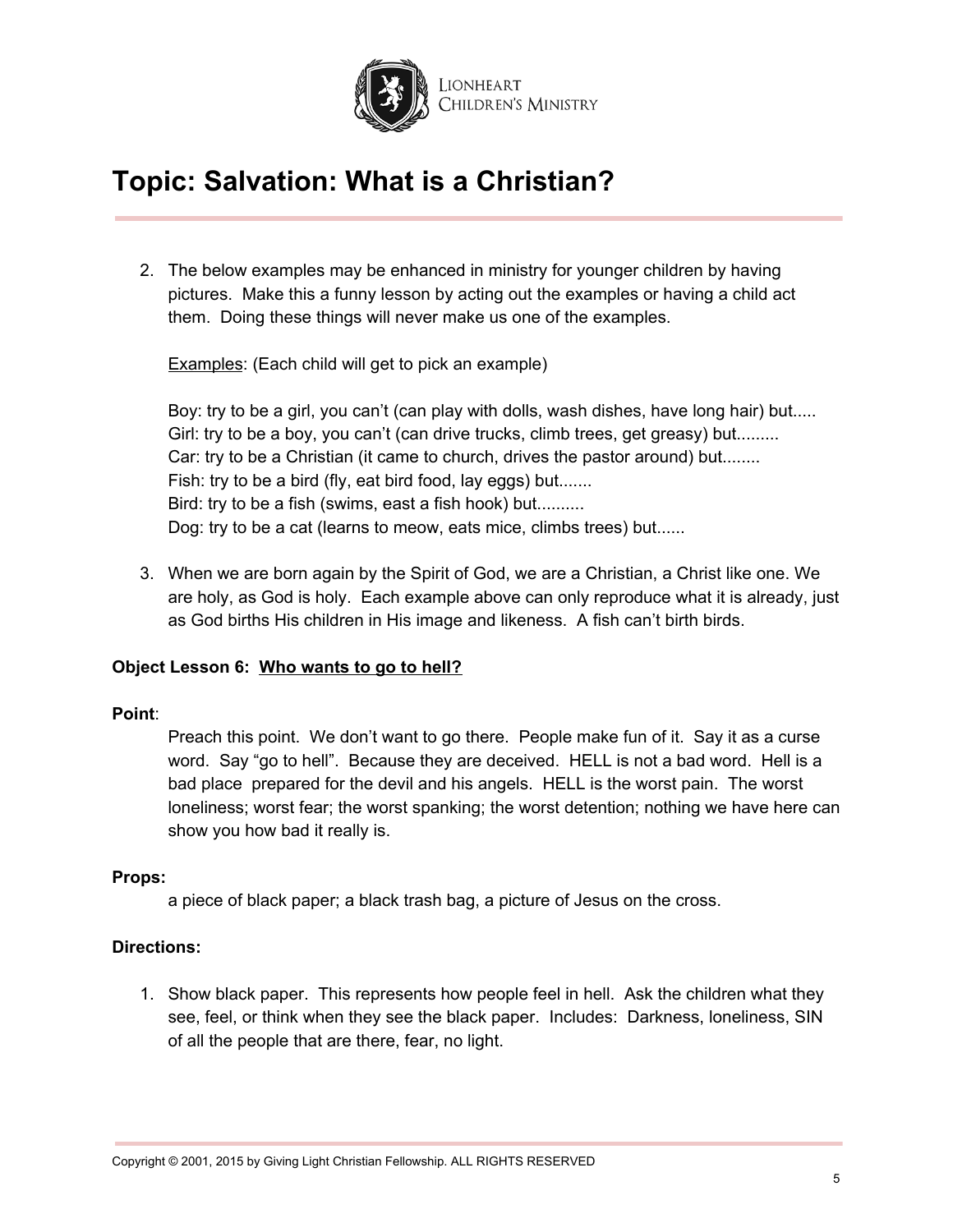

2. Show the trash bag. Ask: where does a BLACK TRASH BAG end up? Hell could be like being in a garbage bag. Dark; no air, all alone, can't say anything, get carted off because what you were meant for is no more. Can't rip through the plastic. Hot, dry, never see the sun, rain, or anything alive again. Throne in a stinky, dirty, jammed packed garbage truck. Get taken off by men you don't know. Dumped out in a big pile and covered over; never to be seen again. Worms, and maggots eat you. They never stop. Except you are not dead. And in hell you are not dead. Only your body stays behind. The spirit in you lives forever; somewhere.

#### **Point:**

That is why Jesus died on the cross, so we could choose Him and what He did. Then we would live for Him and never go to hell. Never be alone; separated from the God who loves us. **SKIT: Last Flight to Heaven**

#### **Setting:**

An airport with the pilot and stewardess checking the passengers on board the plane.

#### **Point:**

There are people in line to get to heaven. But there is only one way to enter. Each one is a character that is a do good person.

#### **Props:**

Pictures of people you want to include in the good works group and the Christian group.

#### **Directions:**

For a classroom you can involve the children to play the parts.

The pilot can say: "All aboard!". Each character comes forward with their ticket. The stewardess tells each of them that their ticket is no good. The passengers are irate. They paid for it. But the ticket taker says it is not valid. they have to have the right person pay for their ticket. Each tells why they deserve to be on the flight to heaven. They have all done GOOD things. The stewardess responds, "That is not enough".

Question is asked of each character: What did you do with Jesus?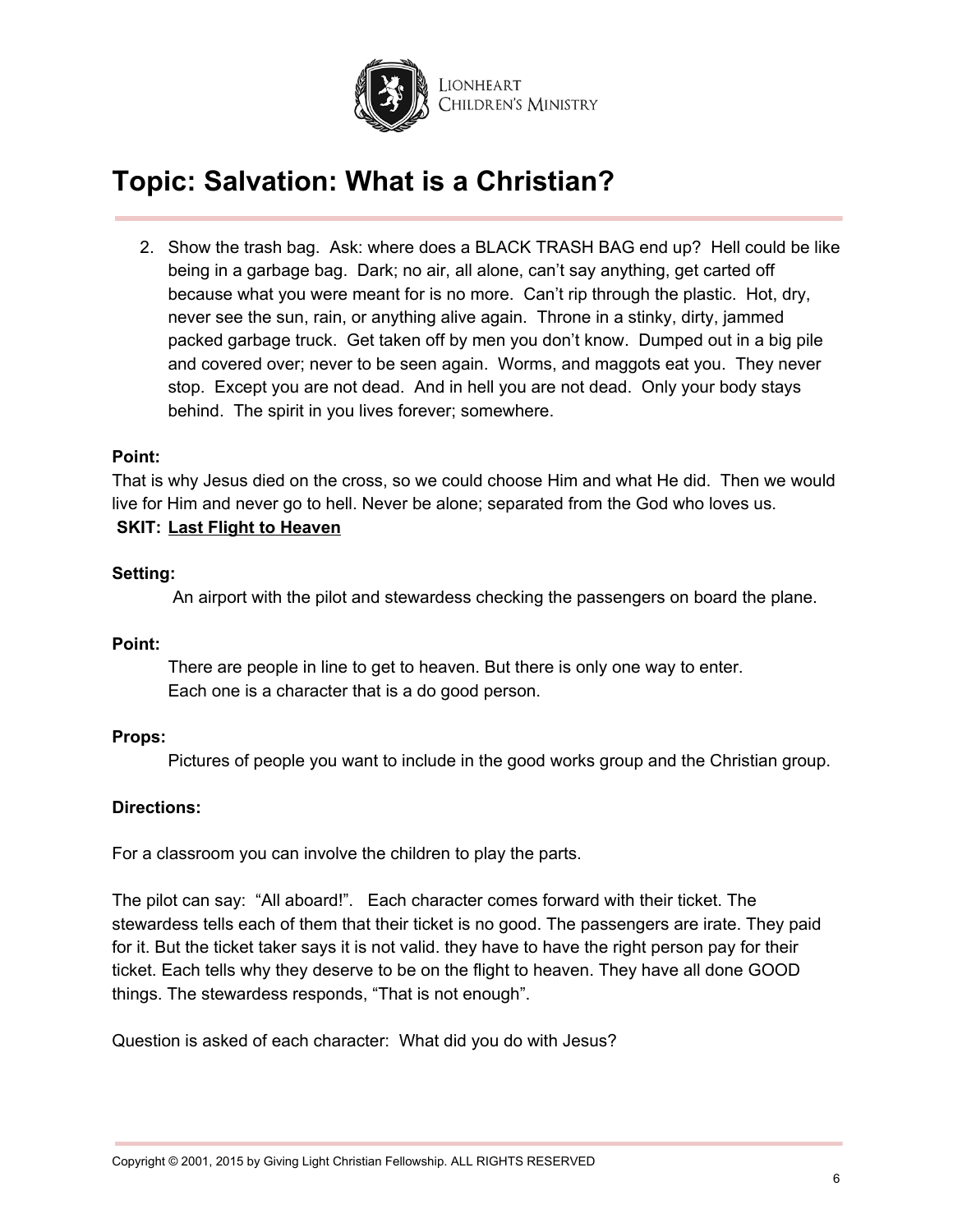

Stewardess tells each person to please go sit back down. Then he calls the next person to board the plane.

Finally the Christian answers: "I asked Jesus to come into my heart, to forgive my sins, and be my Lord and Savior. I know He loves me and I chose to live to serve Him because I love Him."

Examples:

- 1. A doctor: saves lives
- 2. A coach: wins games
- 3. A film star: has movies that bring families hope
- 4. A mom who takes her kids to everything and bakes cookies etc.
- 5. A church goer: (but not a Christian) they can carry a Bible, quote Scriptures, give money, work hard at the church, etc.
- 6. A real Christian

These characters are dramatic and boastful of their achievements. Surely they think they are good enough.

When they are denied a seat they say, "But I am a good person. I should have a seat. Let me on!" they scream.

Teacher: Hold up the Bible and Quote the memory verse. We can't do enough to become a Christian. We must believe and receive Jesus, then we become a Christian because of what Jesus did on the cross. We must make a commitment, like marriage, to live for Him.

**Scripture:** Romans 10:9 "That if you confess with your mouth, 'Jesus is Lord', and believe in your heart that God raised him from the dead, you will be saved." (NIV)

May lead to a call for a commitment to Christ.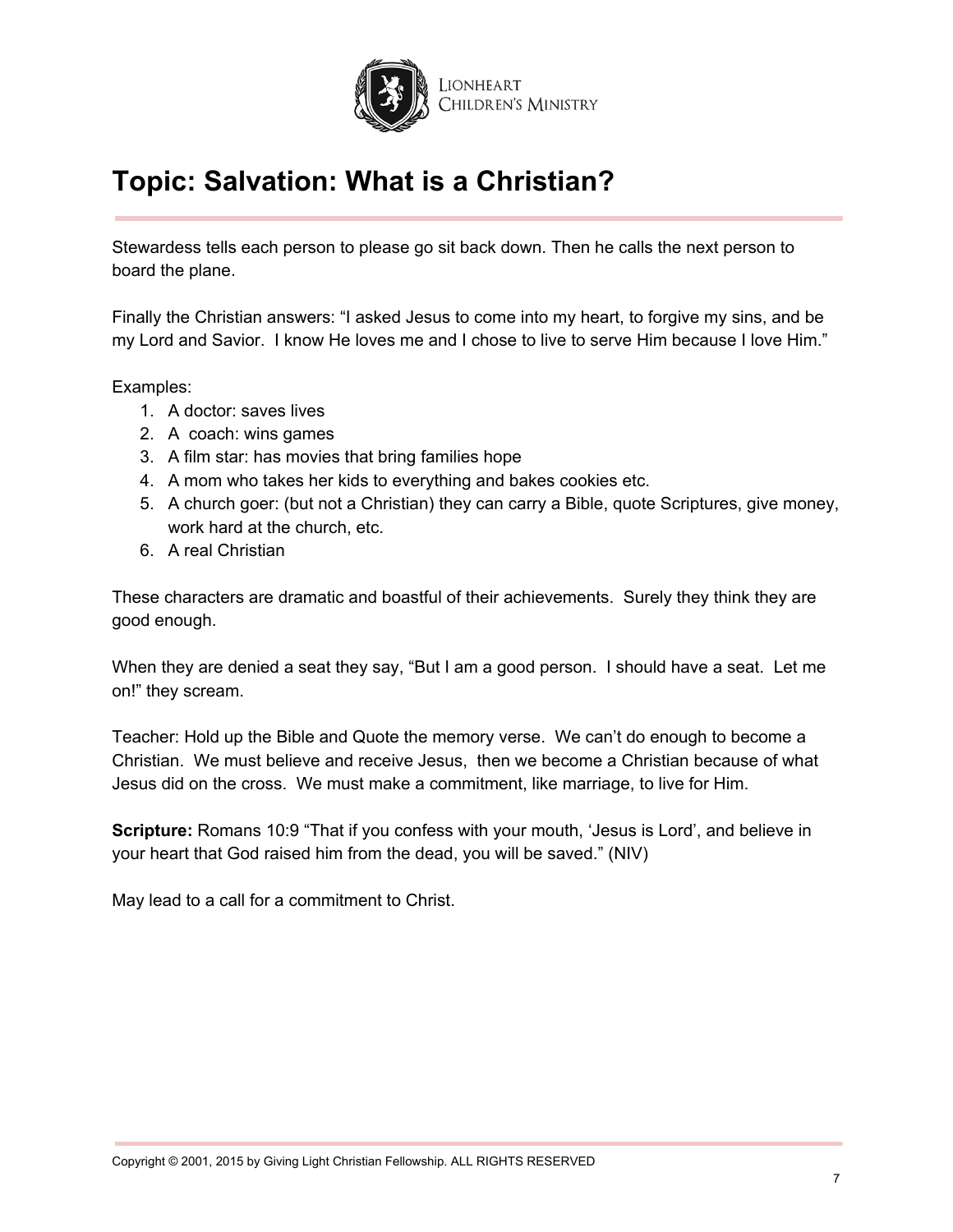

## **TEACHER STUDY NOTES**

## **1. THE BIBLE WAY TO BE SAVED**

Romans 10:9, "That if you confess with your mouth, "Jesus is Lord,(Strong's #2962)" and believe in your heart that God raised him from the dead, you will be saved." (NIV)

- A. The word saved means more than just saved from hell. Saved means healing, to protect, deliver, to do well, preserved, (like put away so no harm can come to us.) Two thoughts come to mind. One is when we can or preserve fruits or vegetables. They are packed and sealed in jars. They will not decay but have been preserved. Also a wildlife preserve is a sanctuary that keeps all predators, including man and animal out. Those animals and plants are made safe by laws and guards. Saved also means to be made whole or complete.
- B. A lord denotes the one who has the rule. A lord is the master to whom all belongs. Supreme power and all authority are delegated to him and from him. The lord's decision of binding. The lord is the owner and the one responsible for that which he owns.

Romans 10:10-11, "For it is with your heart that you believe and are justified, and it is with your mouth that you confess and are saved. As the Scripture says, "Anyone who trusts in him will never be put to shame." (NIV)

## 1. CONFESSION

I say "yes" to Jesus and "no" to my ways. My ways become His ways. His ways are the best.

## 2. BELIEVE

I believe what the Bible says. I believe what Jesus did for me is enough.

## 3. LORD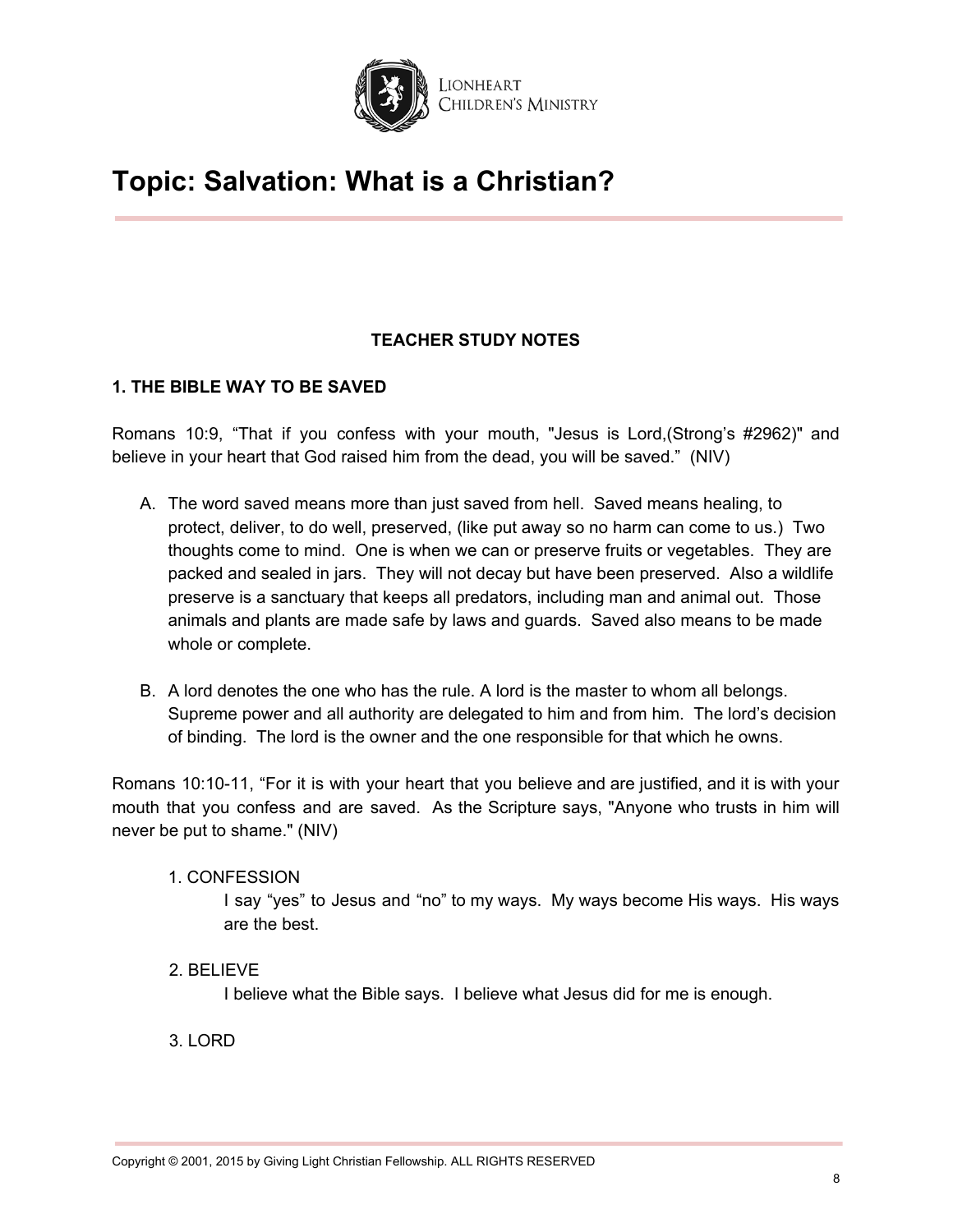

Saying "Jesus is Lord," is saying I am not Lord of and over my life anymore. I am not in charge. He is. We get out of the driver's seat. There is a position change.

#### 4.SAVED

Being saved is not just praying for Jesus to come in my heart. That is not all we have to do. Believing is Faith in action.

### **2. THE TIME FOR SALVATION IS NOW**

2 Corinthians 6:1-2 "As God's fellow workers we urge you not to receive God's grace in vain. For he says, "In the time of my favor I heard you, and in the day of salvation I helped you." I tell you, now is the time of God's favor, now is the day of salvation." (NIV)

### **3. THE MOTIVE FOR SALVATION IS LOVE**

John 3:16 "For God so loved the world that He gave His only begotten Son, that whoever believes in Him should not perish but have everlasting life." (NKJ)

## **4. THE RESULT OF SALVATION IS**

A. New Life

2 Corinthians 5:17 "Therefore, if anyone is in Christ, he is a new creation; the old has gone, the new has come!" (NIV)

B. Eternal Life

John 5:24 "I tell you the truth, whoever hears my word and believes him who sent me has eternal life and will not be condemned; he has crossed over from death to life." (NIV)

C. Full Benefits

Psalms 103:2 "Bless the LORD, O my soul, and forget not all his benefits:" (KJV)

D. Health, healing, deliverance; spirit, soul, body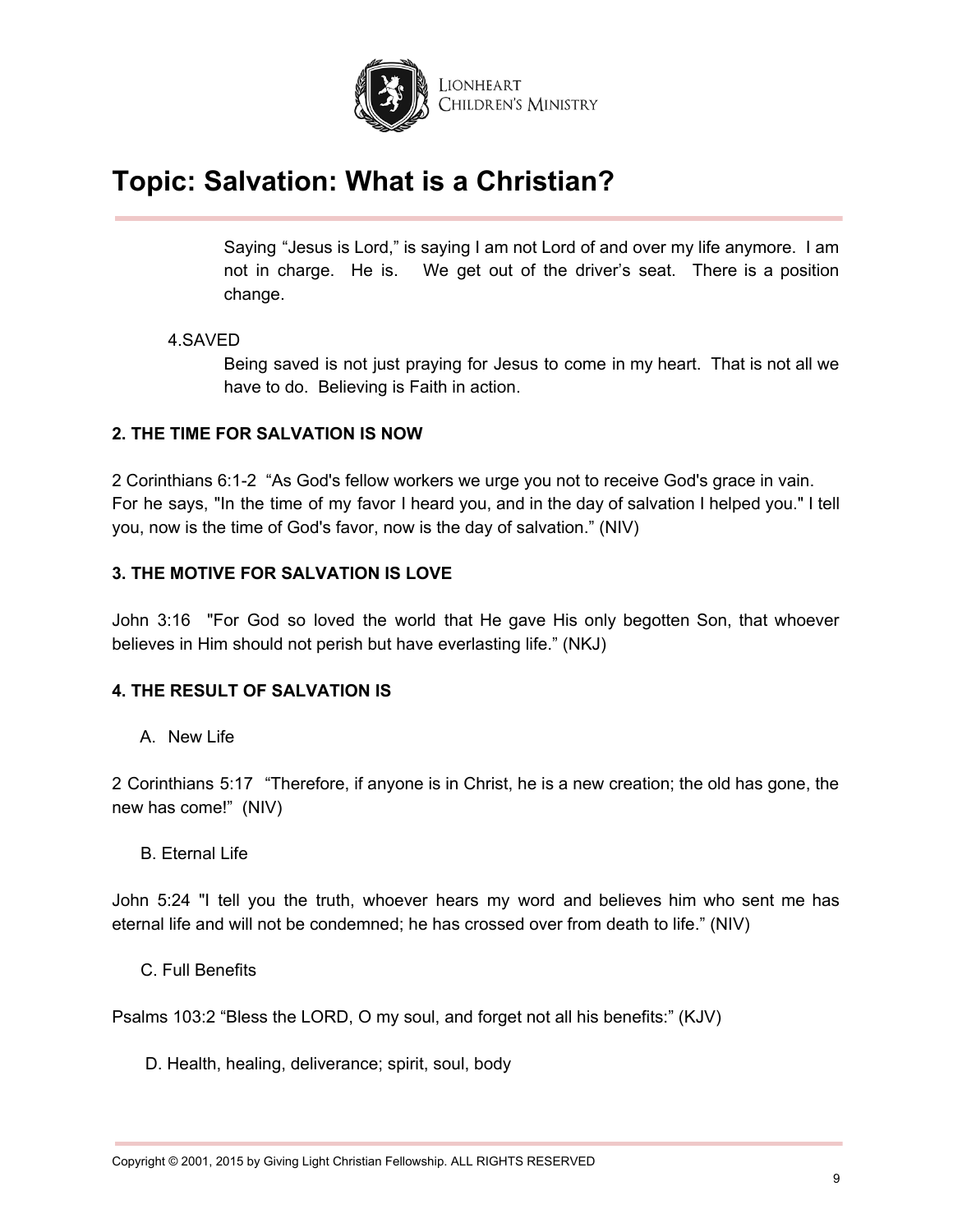

Isaiah 53:5 "But He was wounded for our transgressions, he was bruised for our iniquities; the chastisement for our peace was upon Him, and by His stripes we are healed." (NKJ)

### **5. THE GREAT EXCHANGE**

A. Our sin for His life and blessings. Jesus was made sin for us. The requirement of the debt was paid. Our sin was nailed to the cross through Jesus. He took the punishment and pain. Favor was granted to all who choose the completed price Jesus paid. We were make right with God.

2 Corinthians 5:20-21 "We are therefore Christ's ambassadors, as though God were making his appeal through us. We implore you on Christ's behalf: Be reconciled to God. God made him who had no sin to be sin for us, so that in him we might become the righteousness of God." (NIV) (Emphasis added)

#### **6. WHAT ARE WE SAVED FROM?**

Colossians 1:13 "For he has rescued us from the dominion of darkness and brought us into the kingdom of the Son he loves," (NIV)

## **7. WHAT ARE WE SAVED FOR?**

A. to bring God glory and show Him to the World.

1 Corinthians 6:20 "For you were bought at a price; therefore glorify God in your body and in your spirit, which are God's." (NKJ)

B. to know Him- Intimacy, fellowship, relationship, friendship

John 17:3 "And this is eternal life, that they may know You, the only true God, and Jesus Christ whom You have sent." (NKJ)

C. Become as He is holy, adopted (chosen by choice not chance) be His child, give God pleasure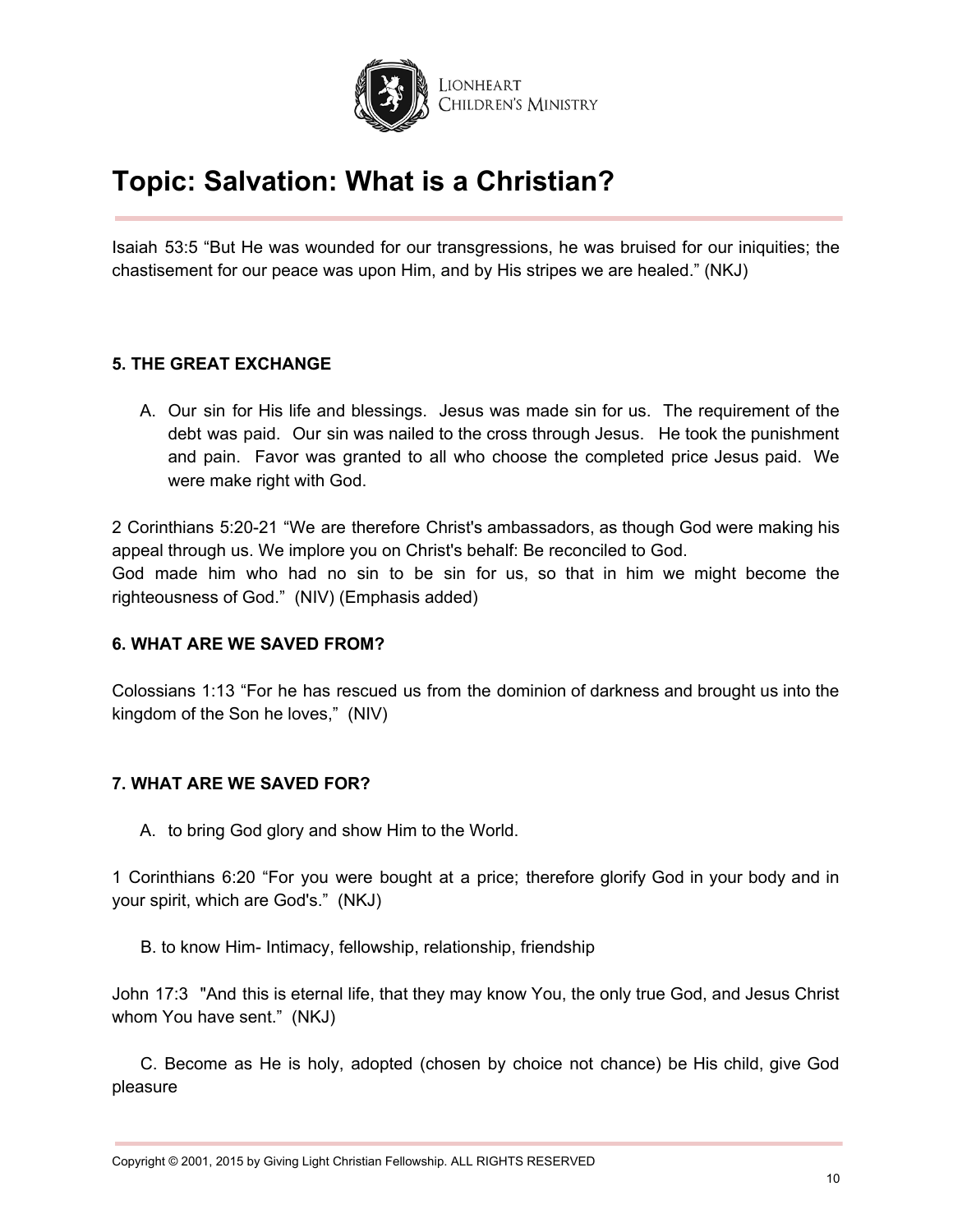

Ephesians 1:4-5 "just as He chose us in Him before the foundation of the world, that we should be holy and without blame before Him in love, having predestined us to adoption as sons by Jesus Christ to Himself, according to the good pleasure of His will," (NKJ)

### **8. HOW ARE WE SAVED?**

A. By grace through faith; it is a supernatural working of God's Spirit.

Ephesians 2:8-9 "For it is by grace you have been saved, through faith-- and this not from yourselves, it is the gift of God-- not by works, so that no one can boast." (NIV)

Ephesians 2:5 "Even when we were dead in sins, hath quickened us together with Christ, (by grace ye are saved;)" (KJV)

## **9. WHEN WE ARE SAVED WE GET KINGDOM VISION**

John 3:3 "Jesus answered and said to him, "Most assuredly, I say to you, unless one is born again, he cannot see the kingdom of God." (NKJ)

#### **10. OUR IDENTITY IS RESTORED**

- A. Men are lost not because of what they do, but because of what they are. What they do is a result of what they are. In Christ we are not lost anymore.
- B. When we are born again we get a new nature. Our true identity is released. We are not fighting God any more but are made one with Him. Our new heart is alive unto God and desires to do His will.

2 Corinthians 5:17 "Therefore, if anyone is in Christ, he is a new creation; the old has gone, the new has come!" (NIV)

## **11. WE ARE BROUGHT BACK TO OUR FIRST FATHER**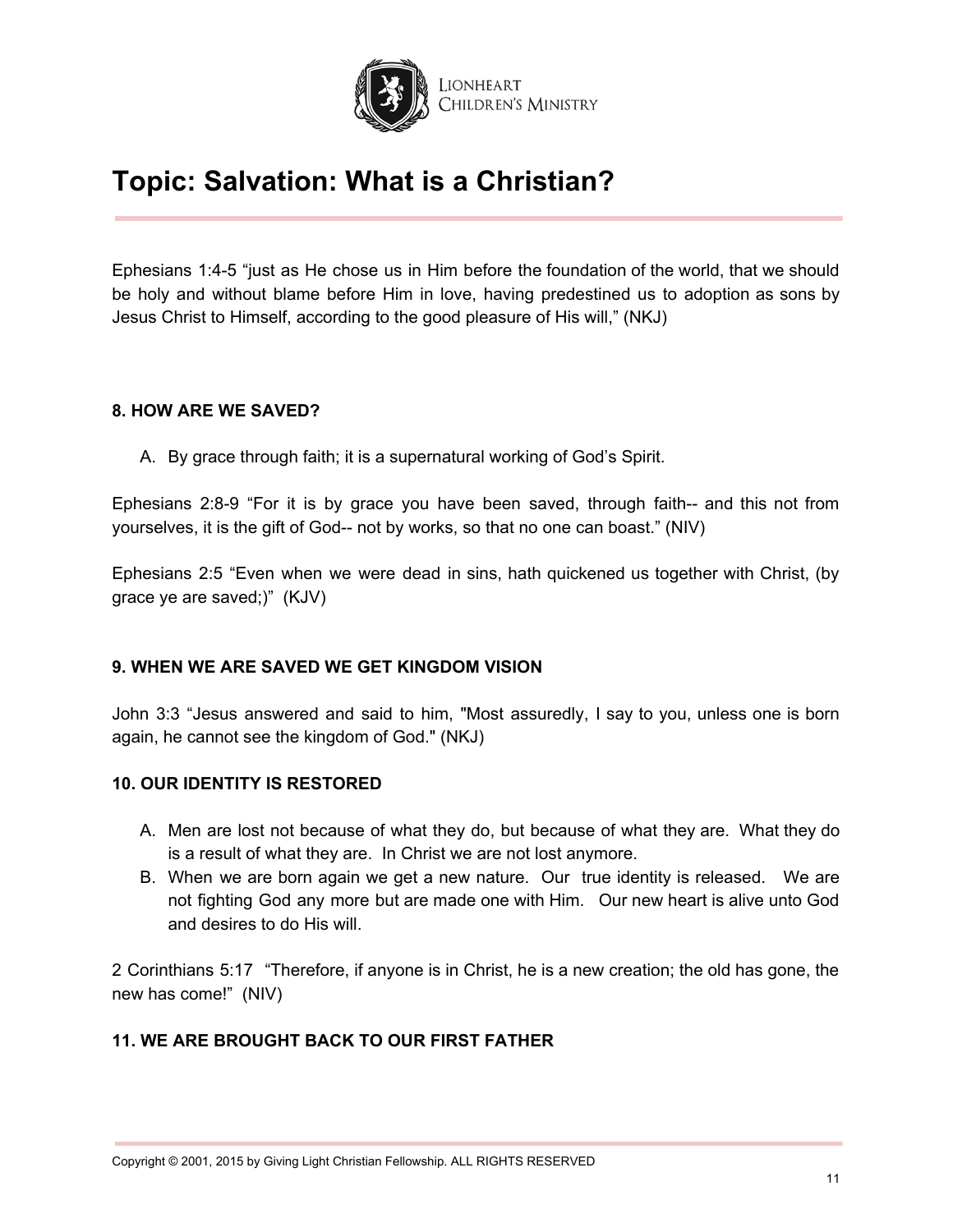

- A. The moment we believe (ask Jesus in our hearts) our new birth by the Spirit of God is instant and complete. We are a new creation; a child of God. Just like our first birth makes us a child of a mom and dad; we are not becoming their child. We are their child.
- B. We have full restoration of the legal provisions of sonship and inheritance.

Romans 8:15-16 "For you did not receive the spirit of bondage again to fear, but you received the Spirit of adoption by whom we cry out, "Abba, Father." The Spirit Himself bears witness with our spirit that we are children of God, and if children, then heirs-- heirs of God" (NKJ)

### **12. OTHER SCRIPTURES**

John 3:4 "Nicodemus said to Him, "How can a man be born when he is old? Can he enter a second time into his mother's womb and be born?" (NKJ)

John 3:6-7 "That which is born of the flesh is flesh, and that which is born of the Spirit is spirit. "Do not marvel that I said to you, 'You must be born again.'" (NKJ)

Acts 16:30-31 "He then brought them out and asked, "Sirs, what must I do to be saved?" They replied, "Believe in the Lord Jesus, and you will be saved-- you and your household." (NIV)

James 2:19 "You believe that there is one God. Good! Even the demons believe that-- and shudder." (NIV)

James 2:24 "You see then that a man is justified by works, and not by faith only."(NKJ)

James 2:26 "For as the body without the spirit is dead, so faith without works is dead also." (NKJ)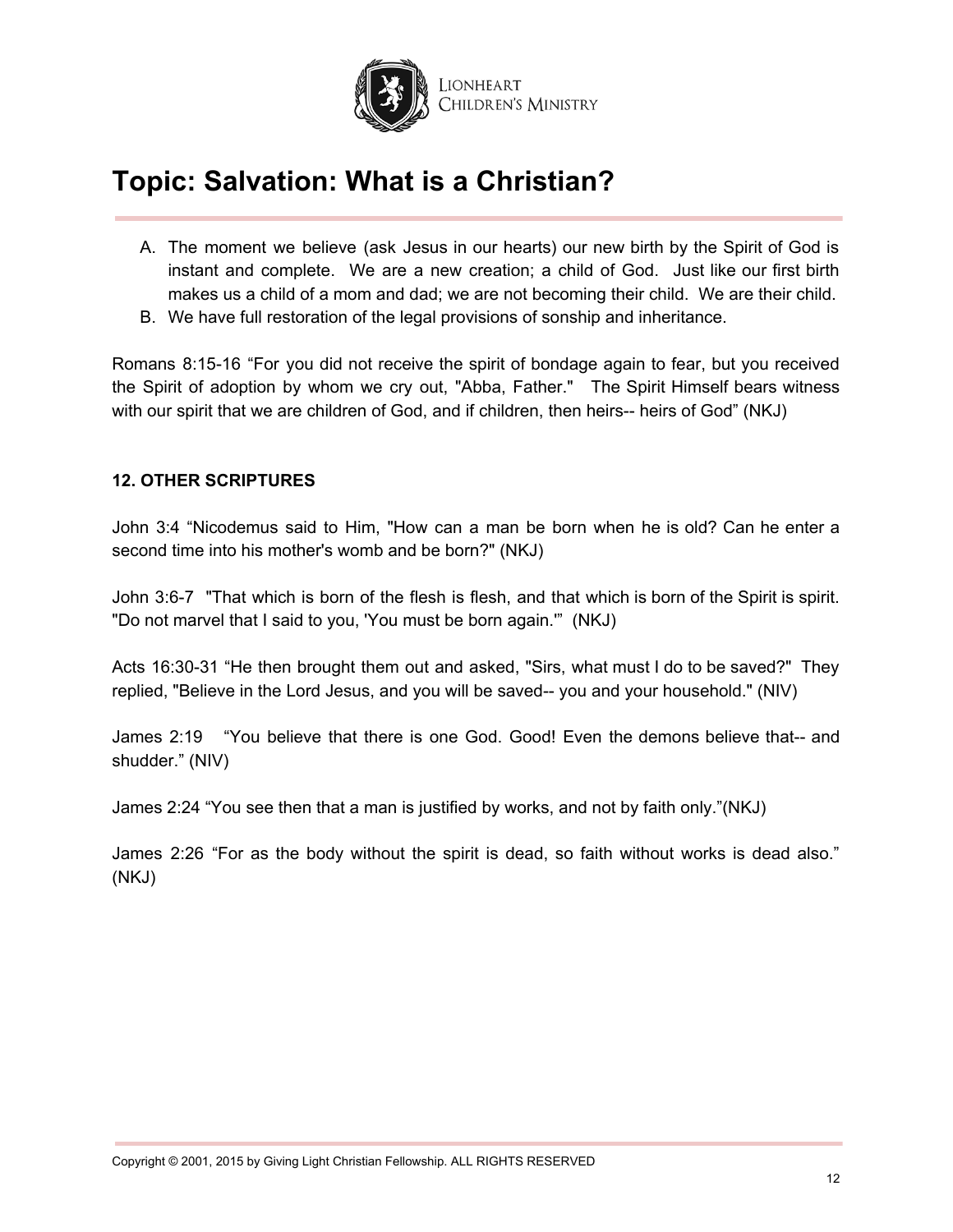

NAME:

## **SALVATION STUDY SHEET**

1. Memory verse: Circle the **bold** words and say out loud three times.

Rom 10:9 "That if you **confess** with your mouth, "Jesus is **Lord**," and **believe** in your **heart** that God raised him from the dead, you will be **saved.**" (NIV)

2. Circle the words you learned that mean "asking Jesus in your heart. "

Make a Commitment to Christ Joining a Church Born Again Saved Baptized

Eternal Life Getting a Heartache Received the Lord Pass from death to life

Become a New Creation

3. Matching Tester: From the words on the left, draw a line to the correct meaning.

| Confess        | Master, Owner, "the Boss"                |
|----------------|------------------------------------------|
| Lord           | Conviction of Faith, Trust in, Commit to |
| <b>Believe</b> | Deliver, Heal, Protect, Make Whole       |
| Heart          | Center and Seat of my Life               |
| Saved          | To say the same thing, to agree          |

4. Pray for someone that needs to be saved? Write their name.

REQUIREMENTS: YOUNGER KIDS QUESTIONS 1 - 4; OLDER CHILDREN; ALL